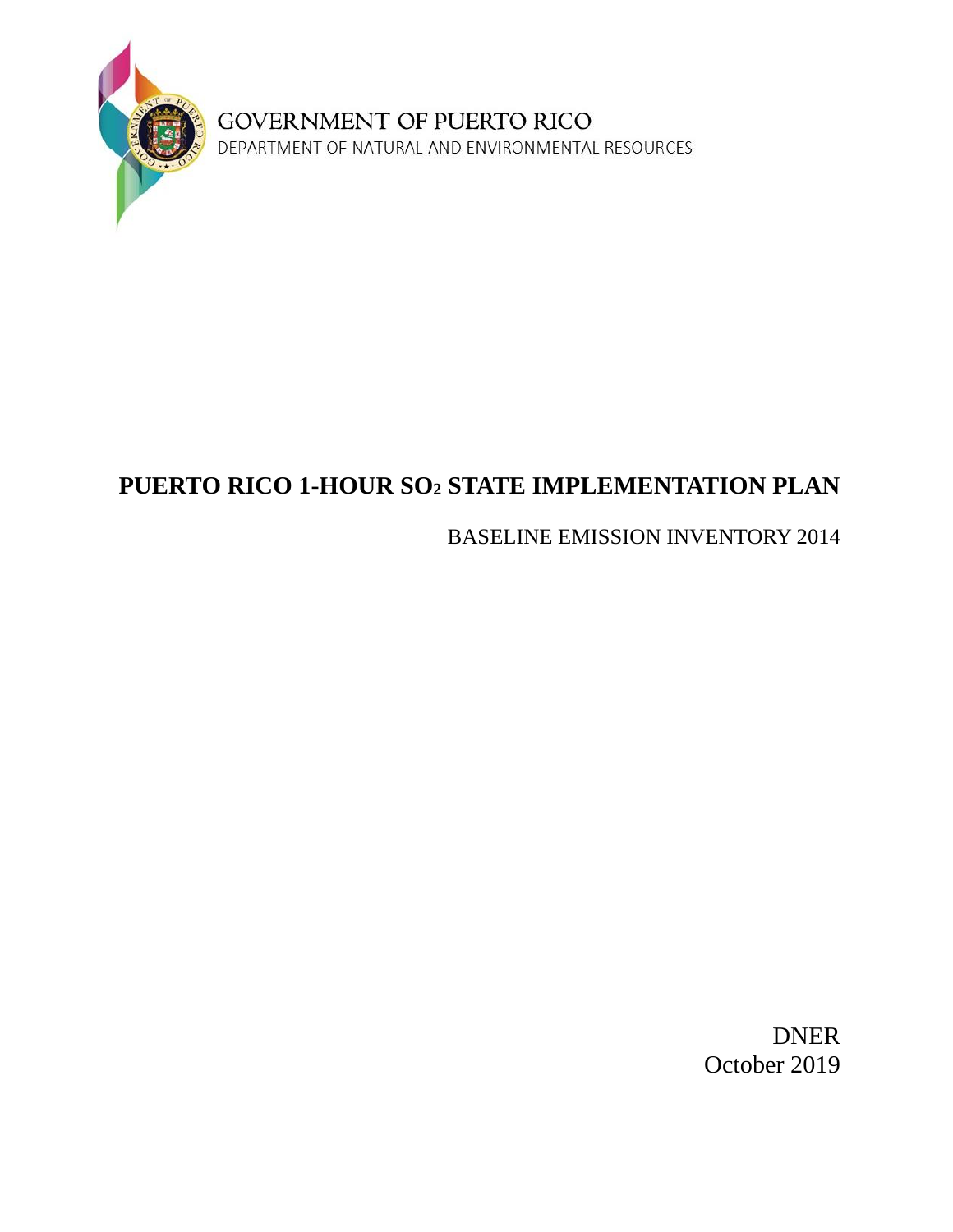| <b>Contents</b>                                                                  |
|----------------------------------------------------------------------------------|
|                                                                                  |
|                                                                                  |
|                                                                                  |
|                                                                                  |
| 4.0 Stationary Nonpoint Sources, Onroad and Nonroad Mobile Sources, and Events 7 |
|                                                                                  |
|                                                                                  |
|                                                                                  |
|                                                                                  |
|                                                                                  |
|                                                                                  |
|                                                                                  |
|                                                                                  |
|                                                                                  |
|                                                                                  |
|                                                                                  |

2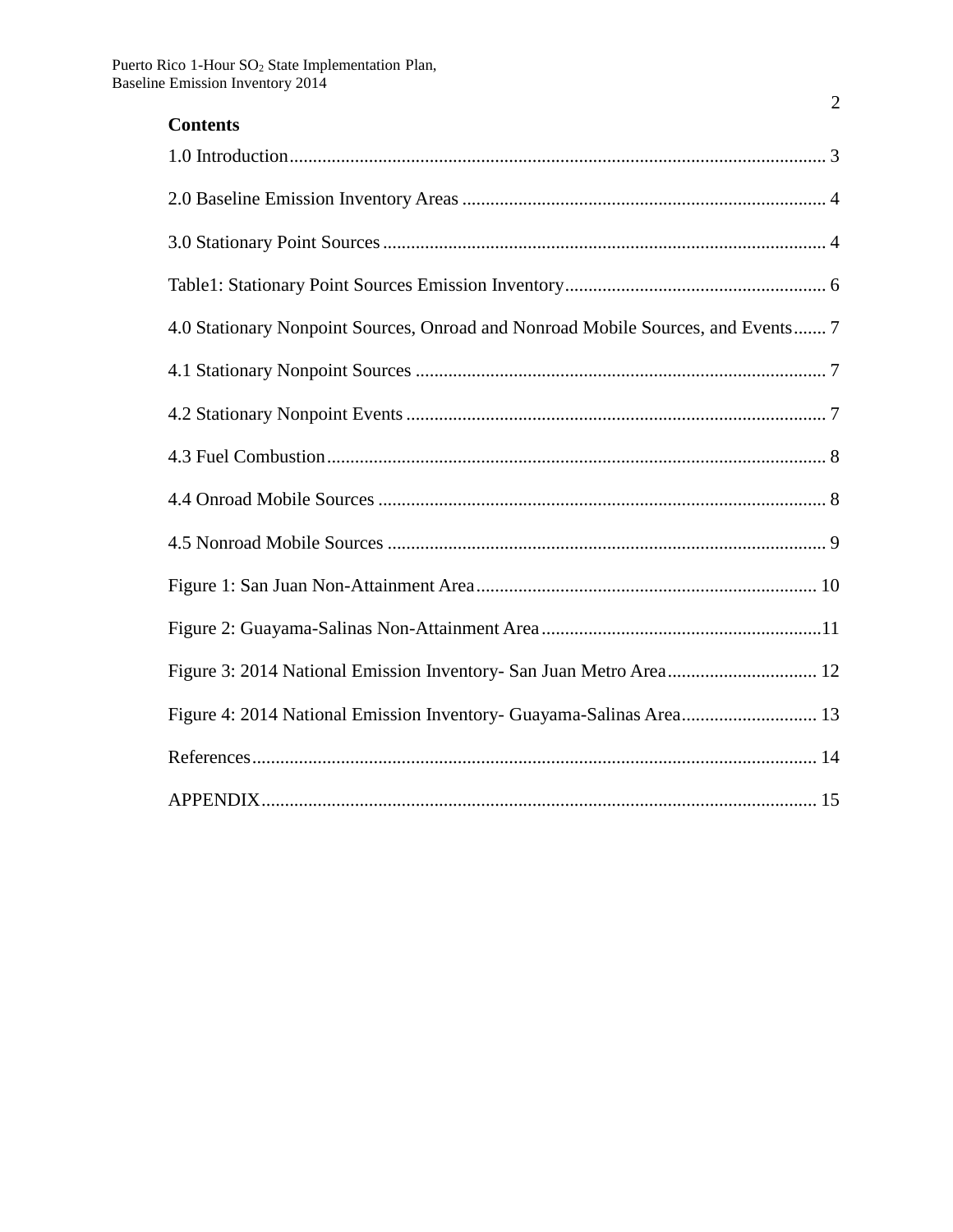### <span id="page-2-0"></span>1.0 Introduction

In June 2010, the Environmental Protection Agency (EPA), promulgated the new 1-hour primary sulfur dioxide  $(SO_2)$  National Ambient Air Quality Standard (NAAQS) of 75 parts per billion (ppb), which is met at an ambient air quality monitoring site, when the 3-year average of the 99<sup>th</sup> percentile of 1-hour daily maximum concentrations does not exceed 75 ppb.

On January 2018, the EPA published in the Federal Register (83 FR 1098) the Air Quality Designations for the 2010 Sulfur Dioxide (SO<sub>2</sub>) Primary National Ambient Air Quality Standard-Round 3. This final rule established non-attainment designation for the 1-Hour  $SO<sub>2</sub>$  NAAQS, of two areas in Puerto Rico, including several wards in different counties. The Clean Air Act (CAA) directs areas designated as non-attainment to submit the Non-Attainment Sulfur Dioxide State Implementation Plan  $(SO<sub>2</sub>$  non-attainment SIP) within 18 months of the effective date of the designation (September 9, 2018).

The designated SO<sub>2</sub> non-attainment areas in PR are San Juan and Guayama-Salinas. Air quality modeling in each area, demonstrate that  $1$ -hour  $SO_2$  emissions are over the NAAQS. The Department of Environmental and Natural Resources (DNER) is required to submit a  $SO_2$  nonattainment SIP for each designated area. Along with the  $SO<sub>2</sub>$  non-attainment SIP, the State, Local and Tribal agencies are required to submit, a baseline emission inventory that presents the current actual emissions data in the non-attainment areas.

The base year inventory should be accurate and comprehensive; and should include emission estimates for stationary point and nonpoint sources, onroad mobile sources, nonroad mobile sources and events (prescribed fires, agricultural burning and wildfires). DNER prepared the baseline emission inventory 2014 for the  $SO<sub>2</sub>$  non-attainment SIP, in the areas of San Juan and Guayama-Salinas. The principal SO<sub>2</sub> emitters in each area are: PREPA San Juan and Palo Seco in San Juan, and PREPA Aguirre, in Guayama-Salinas.

DNER in consultation with the EPA, agree to use the 2014 as the baseline year for the emission inventory, due to the completeness and accuracy of the  $SO<sub>2</sub>$  emission data. The  $SO<sub>2</sub>$  emission data for the year 2017 was incomplete, because during this time the island was affected by Hurricanes Irma and María. Both hurricanes destroyed the electric distribution grid of the island, leaving inoperative all PREPA's electric power plants for several months.

At least, the last quarter of the year, the average electric power generation of the island was below 50%. PREPA reached 64.7% generation on December 15, 2017. Besides, when PREPA start-up the grid, they used portable electric power generators, provided by the Federal Emergency Management Agency (FEMA), to support energy distribution operations at the north side. Meanwhile in the south, the main power plants where shutdown or their operation was significantly reduced, since the electric power lines that connect both sides of the island where damaged.

This situation caused that actual  $SO_2$  emissions for year 2017 were not representative, along with the lack of data for other emission inventory sectors. Since year 2017 is not representative of the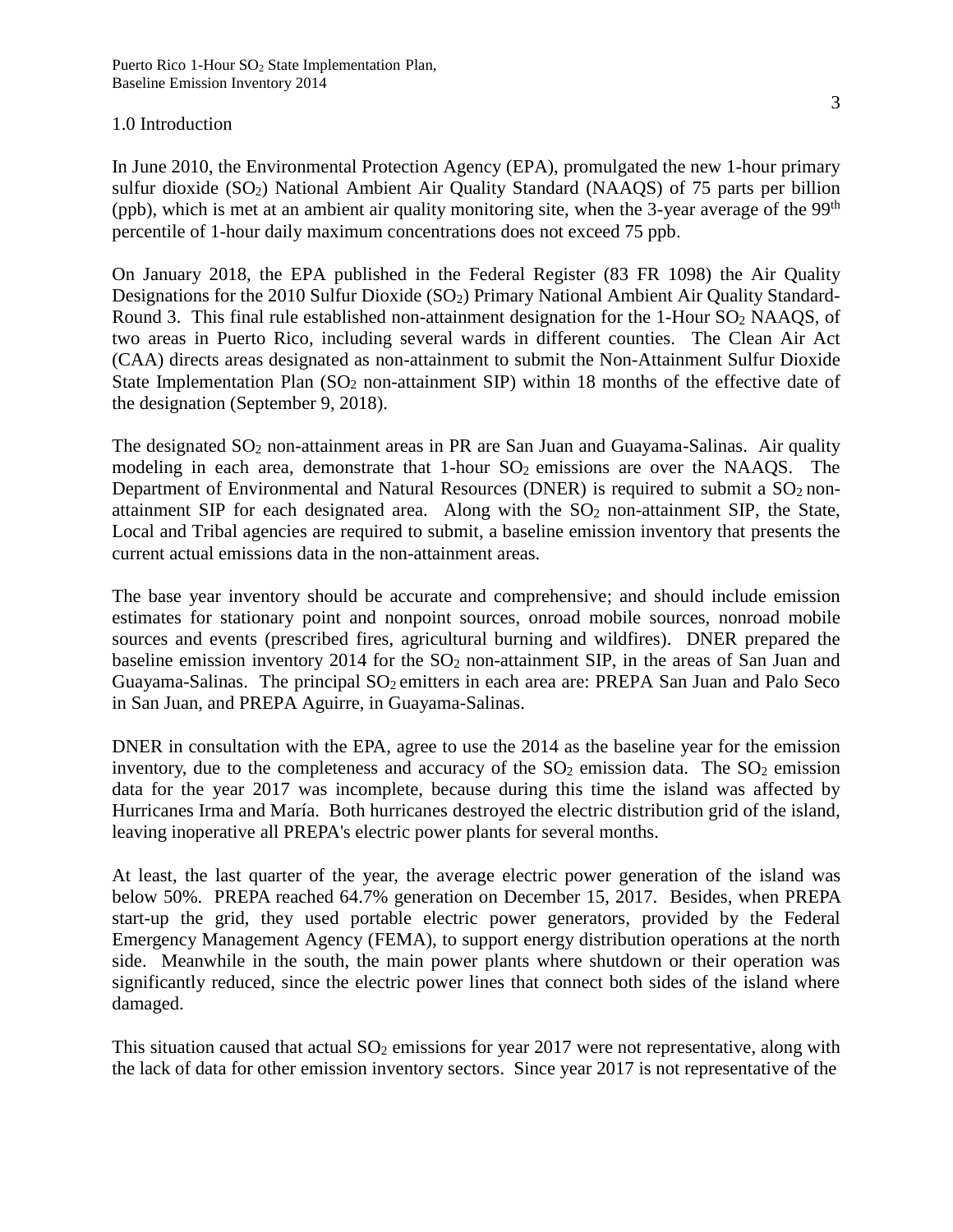island fuel consumption of the PREPA generation units, EPA and DNER concur to use, the 2014 emission inventory as the baseline year, for the  $SO<sub>2</sub>$  non-attainment SIP.

The  $SO<sub>2</sub>$  actual emissions for 2014 were used during the designation air quality modeling, and the  $SO<sub>2</sub>$  emissions for other inventory sectors are from the EPA 2014 National Emission Inventory (2014 NEI)<sup>1</sup>. DNER do not have complete  $SO_2$  emissions data for other emission inventory sectors and agree with EPA to use the data of the 2014 NEI.

<span id="page-3-0"></span>2.0 Baseline Emission Inventory Areas

The nonattainment San Juan area includes the following municipalities and wards; within Cataño (Palmas and Barrio Pueblo Wards), in Toa Baja (Palo Seco and Sabana Seca Wards), within Guaynabo (Pueblo Viejo Ward), in Bayamón (Juan Sánchez Ward) and in San Juan (San Juan Antiguo, Santurce, Hato Rey Norte and Gobernador Piñero Wards). The rest of the wards in each municipality were classified as attainment/unclassified.

The San Juan non-attainment area is located to the north of the island and part of the municipalities and the wards are near the coastline. The non-attainment area is shown in Figure 1.

The non-attainment designation for the Guayama-Salinas area was as following; the Guayama municipality was classified as attainment/unclassified and for Salinas municipality, the areas classified as nonattainment are, Aguirre and Lapa Wards. The remaining wards of Salinas municipality, were classified as attainment/unclassified.

The Guayama-Salinas non-attainment area, is located to the south of the island along the coastline. The non-attainment area is shown in Figure 2.

The principal SO<sub>2</sub> emitters in San Juan are PREPA San Juan and PREPA Palo Seco. PREPA San Juan is located in San Juan municipality and PREPA Palo Seco in Toa Baja. In Guayama-Salinas area, the principal  $SO<sub>2</sub>$  emissions comes from PREPA Aguirre, and this plant is located in Salinas municipality.

## <span id="page-3-1"></span>3.0 Stationary Point Sources

 $\overline{a}$ 

The baseline actual emission inventory includes the  $SO<sub>2</sub>$  emissions for PREPA San Juan and Palo Seco, in San Juan area, and PREPA Aguirre in Guayama-Salinas area. All sources emit more than 2000 tpy of  $SO_2$  (DDR)<sup>2</sup> and the air quality modeling analysis demonstrated their major contribution, to the violations of the 1-hour SO2 NAAQS.

<sup>&</sup>lt;sup>1</sup> National Emission Inventory. [https://www.epa.gov/air-emissions-inventories/2014-national](https://www.epa.gov/air-emissions-inventories/2014-national-emissions-inventory-nei-data)[emissions-inventory-nei-data](https://www.epa.gov/air-emissions-inventories/2014-national-emissions-inventory-nei-data)

 $2$  Data Requirements Rule for 2010 1-Hour Sulfur Dioxide (SO<sub>2</sub>) Primary National Ambient Air Quality Standard (NAAQS). 40 CFR Part 51.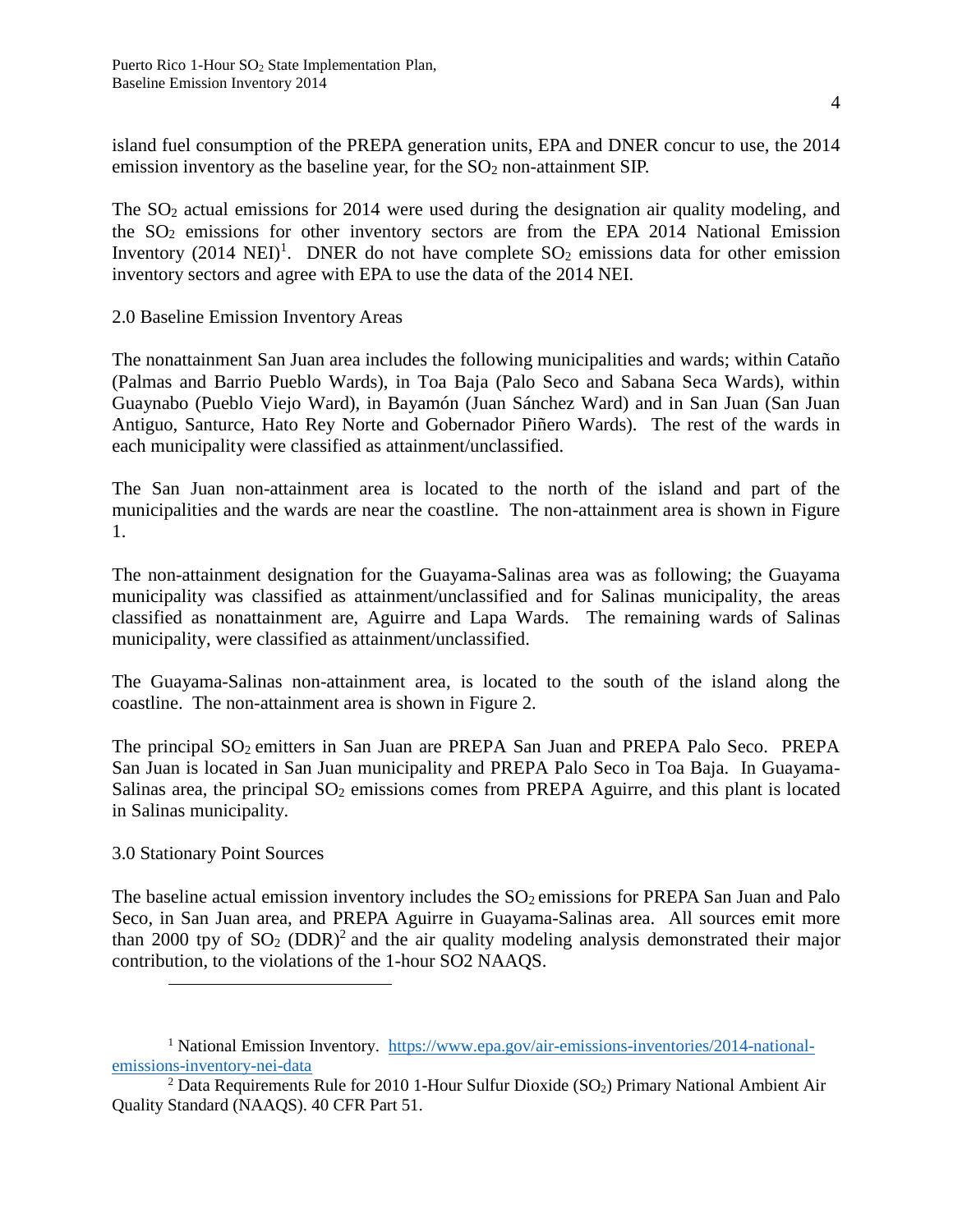$\overline{a}$ 

The baseline emission inventory has the 2014 SO<sub>2</sub> actual emissions for these emission sources. The emissions are from PREPA certified actual annual emission report; submitted to DNER, as permit and the RECAP<sup>3</sup> requirement, according to the Rule 410 (Maximum Sulfur Content in Fuels).

The actual  $SO_2$  emissions for 2014 are presented in the Table 1: Stationary Point Sources Emission Inventory. The emissions calculations and QA revision are included in the Appendix.

<sup>&</sup>lt;sup>3</sup> Regulation for the Control of atmospheric Pollution. Puerto Rico Environmental Quality Board, July 1995.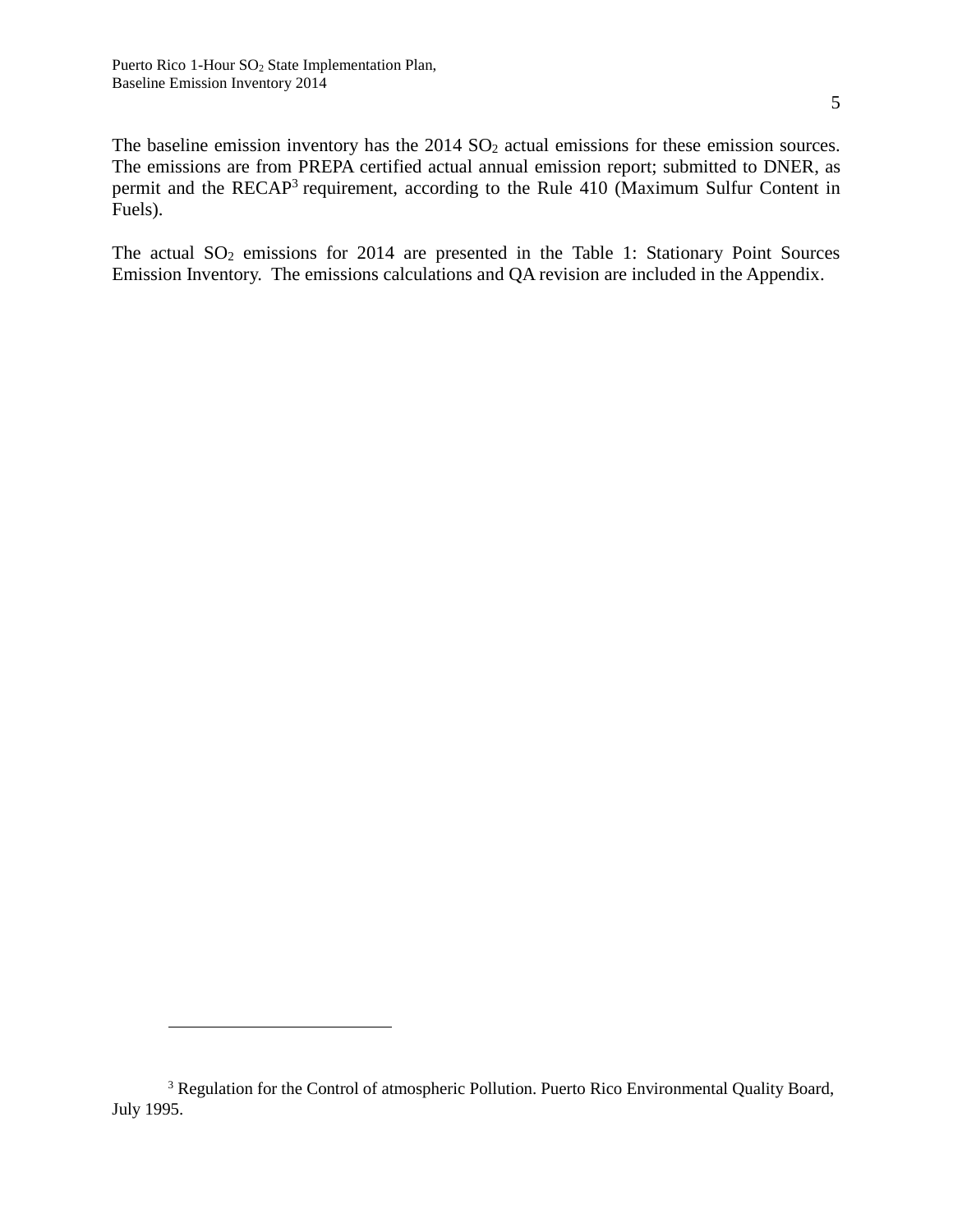<span id="page-5-0"></span>

| Industry        | Unit                     | Actual Emissions 2014 (tpy) |
|-----------------|--------------------------|-----------------------------|
| PREPA Palo Seco | Boiler 1                 | 809.45                      |
| PREPA Palo Seco | Boiler 2                 | 889.15                      |
| PREPA Palo Seco | Boiler 3                 | 0.00                        |
| PREPA Palo Seco | Boiler 4                 | 1418.8                      |
| PREPA Palo Seco | Power Block 1            | 1.90                        |
| PREPA Palo Seco | Power Block 2            | 4.32                        |
| PREPA Palo Seco | Power Block 3            | 4.40                        |
| PREPA San Juan  | HRSG 5& 6                | 250.2                       |
| PREPA San Juan  | Boiler 7                 | 1446.8                      |
| PREPA San Juan  | Boiler <sub>8</sub>      | 1657.0                      |
| PREPA San Juan  | Boiler 9                 | 1333.78                     |
| PREPA San Juan  | Boiler 10                | 448.0                       |
| PREPA Aguirre   | Boiler AG1               | 3353.0                      |
| PREPA Aguirre   | Boiler AG2               | 5865.0                      |
| PREPA Aguirre   | Gas Turbine CC1-1 to 1-4 | 16.5                        |
| PREPA Aguirre   | Gas Turbine CC2-1 to 2-4 | 26.3                        |
| PREPA Aguirre   | Gas Turbine AGGT2-1, 2-2 | 0.354                       |

Table1: Stationary Point Sources Emission Inventory

*Note*: Information from PREPA Actual Annual Emission Report 2014.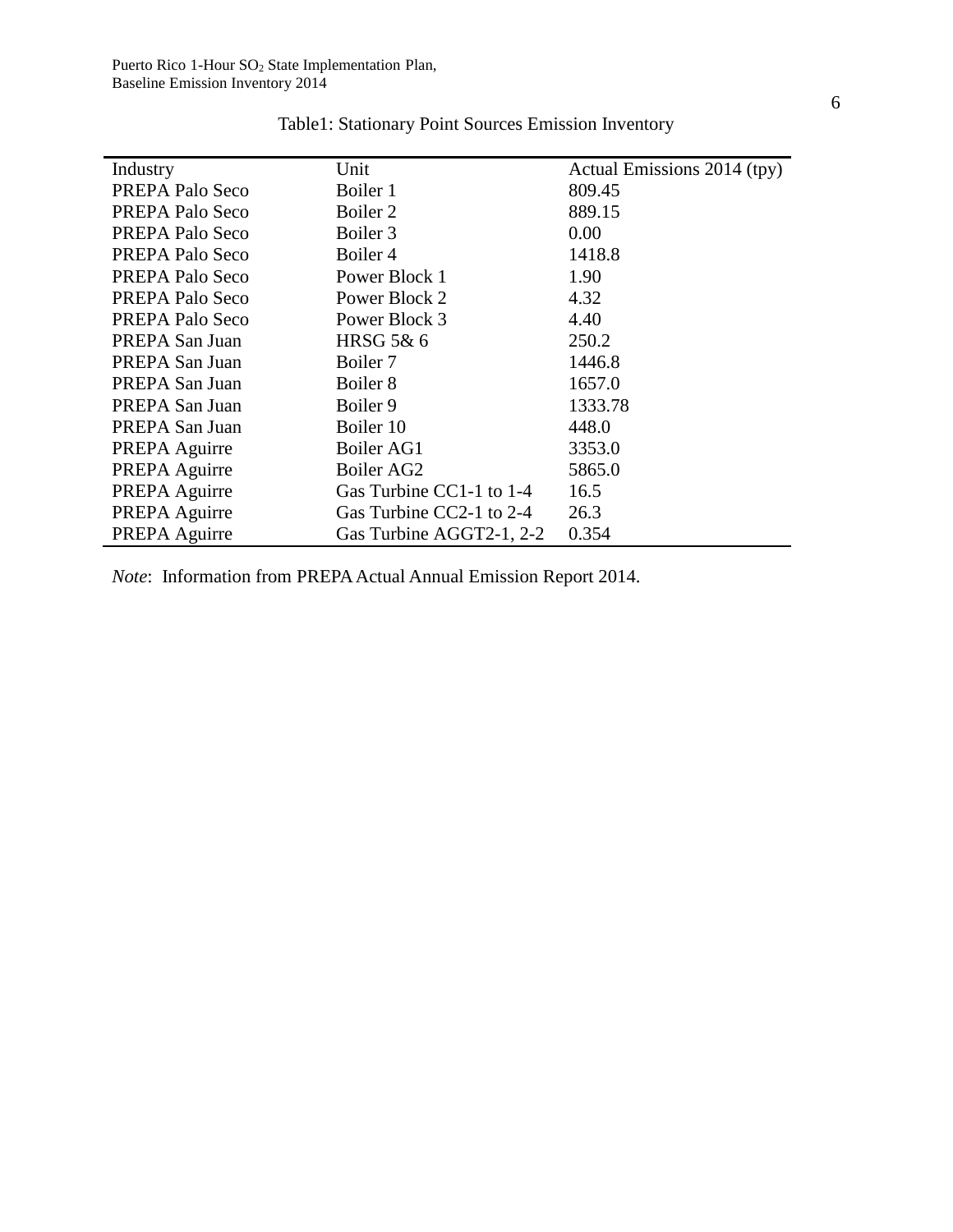<span id="page-6-0"></span>4.0 Stationary Nonpoint Sources, Onroad and Nonroad Mobile Sources, and Events

The SO<sub>2</sub> emissions data for these categories are from the EPA 2014 NEI. DNER do not have a complete  $SO_2$  emission data for these emission sources and agree with EPA to use the estimates from the National Emission Inventory.

The 2014 NEI includes emission sources for both types of pollutants, criteria and hazardous air pollutants. Data is available for many facilities and county totals. EPA create this inventory using data from states, local and tribal agencies; and with the help of the Emission Inventory System (EIS). The following sections presents the  $SO<sub>2</sub>$  emissions according to the emission source category, for each non-attainment area. Some sectors are not shown because there are not emissions available for the 2014 NEI.

<span id="page-6-1"></span>

| County          | $SO2$ Emissions (TON) |
|-----------------|-----------------------|
| San Juan        | 0                     |
| Guayama-Salinas | 0                     |
|                 |                       |
| San Juan        | 36.16                 |
| Guayama-Salinas | 3.82                  |
|                 |                       |
|                 | 0.47                  |
| Guayama-Salinas | 0.045                 |
|                 |                       |
| San Juan        | 0                     |
| Guayama-Salinas |                       |
|                 | San Juan              |

### 4.1 Stationary Nonpoint Sources

<span id="page-6-2"></span>*Note*: San Juan SO<sub>2</sub> emissions includes data from Guaynabo, Cataño, Bayamon and Toa Baja.

#### 4.2 Stationary Nonpoint Events

| Sector                            | County          | $SO2$ Emissions (TON) |
|-----------------------------------|-----------------|-----------------------|
| Fires                             |                 |                       |
| <b>Prescribed Fires</b>           | San Juan        | 0.30                  |
|                                   | Guayama-Salinas | 7.31                  |
| Wildfires                         | San Juan        | $\theta$              |
|                                   | Guayama-Salinas | 0                     |
| <b>Agricultural Field Burning</b> | San Juan        | $\theta$              |
|                                   | Guayama-Salinas | O                     |

*Note*: San Juan SO<sub>2</sub> emissions includes data from Guaynabo, Cataño, Bayamon and Toa Baja.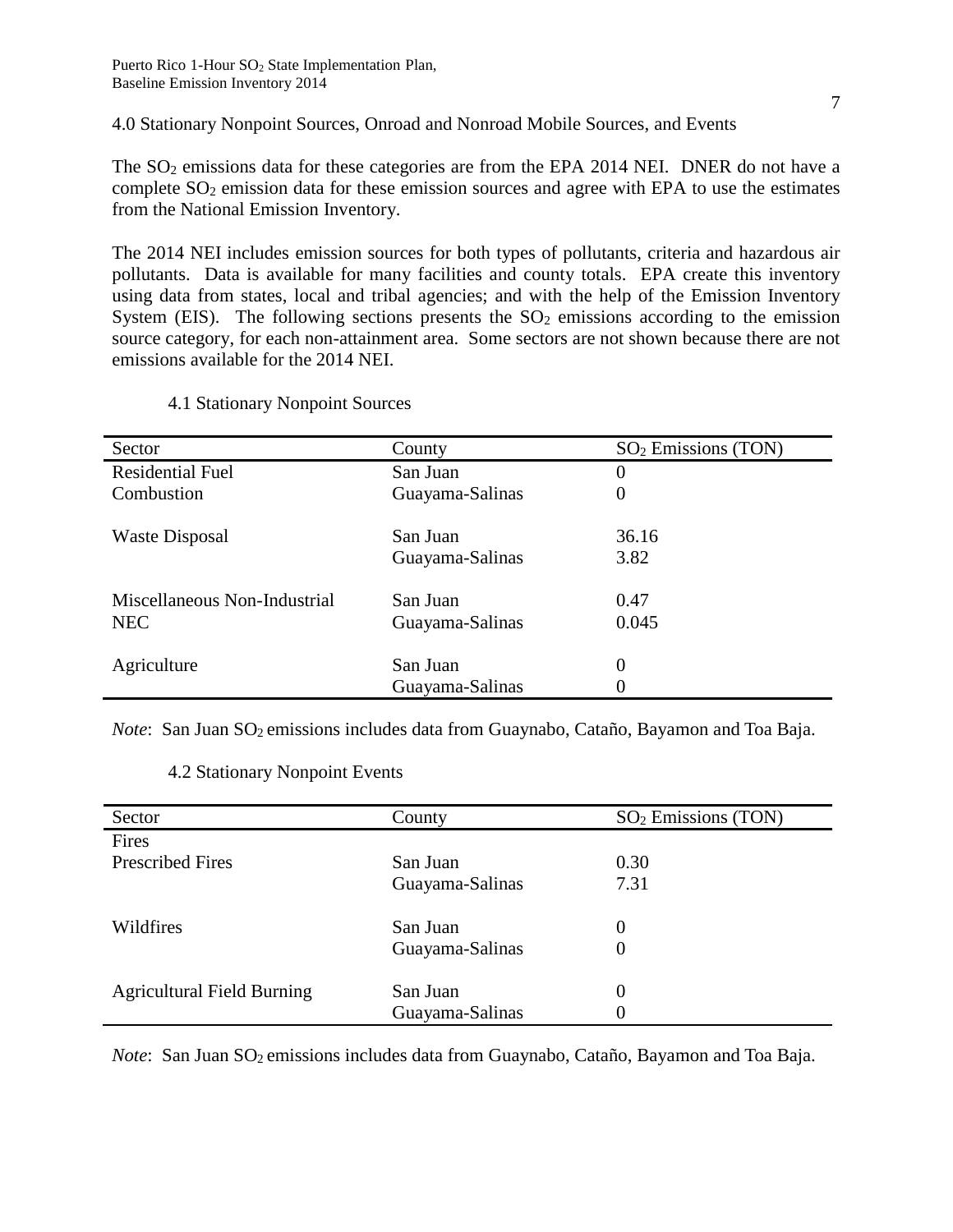## <span id="page-7-0"></span>4.3 Fuel Combustion

| Sector                          | County          | $SO2$ Emissions (TON) |
|---------------------------------|-----------------|-----------------------|
| Commercial Institutional Oil    | San Juan        | 3.85                  |
|                                 | Guayama-Salinas | 0.48                  |
| Commercial Institutional Other  |                 |                       |
|                                 | San Juan        | 0                     |
|                                 | Guayama-Salinas | 0.021                 |
| Industrial Boilers Oil          | San Juan        | 35.31                 |
|                                 | Guayama-Salinas | 0.0377                |
| <b>Industrial Boilers Other</b> | San Juan        | 0                     |
|                                 | Guayama-Salinas | 0.026                 |

*Note*: San Juan SO<sub>2</sub> emissions includes data from Guaynabo, Bayamon, Cataño and Toa Baja.

<span id="page-7-1"></span>

| Sector                             | County          | $SO2$ Emissions (TON) |
|------------------------------------|-----------------|-----------------------|
| <b>On-Road Diesel Heavy Duty</b>   | San Juan        | 1.19                  |
| Vehicles                           | Guayama-Salinas | 0.10                  |
|                                    |                 |                       |
| On-Road Diesel Light Duty          | San Juan        | 0.334                 |
| Vehicles                           | Guayama-Salinas | 0.029                 |
|                                    |                 |                       |
| <b>On-Road Gasoline Heavy Duty</b> | San Juan        | 0.46                  |
| Vehicles                           | Guayama-Salinas | 0.038                 |
|                                    |                 |                       |
| On-Road Gasoline Light Duty        | San Juan        | 30.69                 |
| Vehicles                           | Guayama-Salinas | 2.7                   |

4.4 Onroad Mobile Sources

*Note*: San Juan SO<sub>2</sub> emissions includes data from Guaynabo, Bayamon, Cataño and Toa Baja.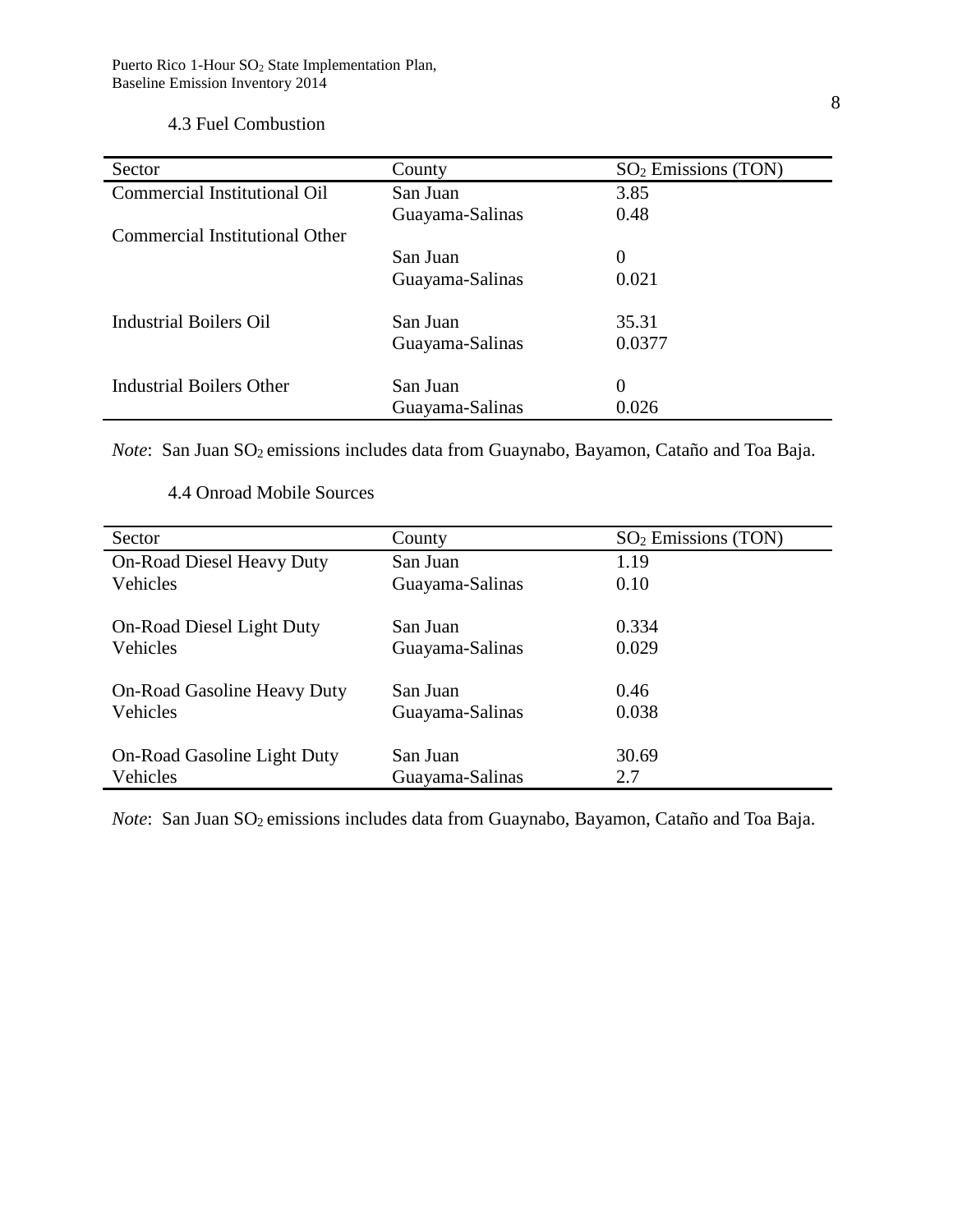## 4.5 Nonroad Mobile Sources

<span id="page-8-0"></span>

| Sector                      | County          | $SO2$ Emissions (TON) |
|-----------------------------|-----------------|-----------------------|
| Aircraft                    | San Juan        | 7.22                  |
|                             | Guayama-Salinas | $\overline{0}$        |
| Marine Vessels              | San Juan        | 422.27                |
|                             | Guayama-Salinas | 11.87                 |
| Non-Road Equipment Diesel   | San Juan        | 5.04                  |
|                             | Guayama-Salinas | 0.153                 |
| Non-Road Equipment Gasoline | San Juan        | 2.68                  |
|                             | Guayama-Salinas | 0.298                 |
| Non-Road Equipment Other    | San Juan        | 0.115                 |
|                             | Guayama-Salinas | 0.016                 |

*Note*: San Juan SO<sub>2</sub> emissions includes data from Guaynabo, Bayamon, Cataño and Toa Baja.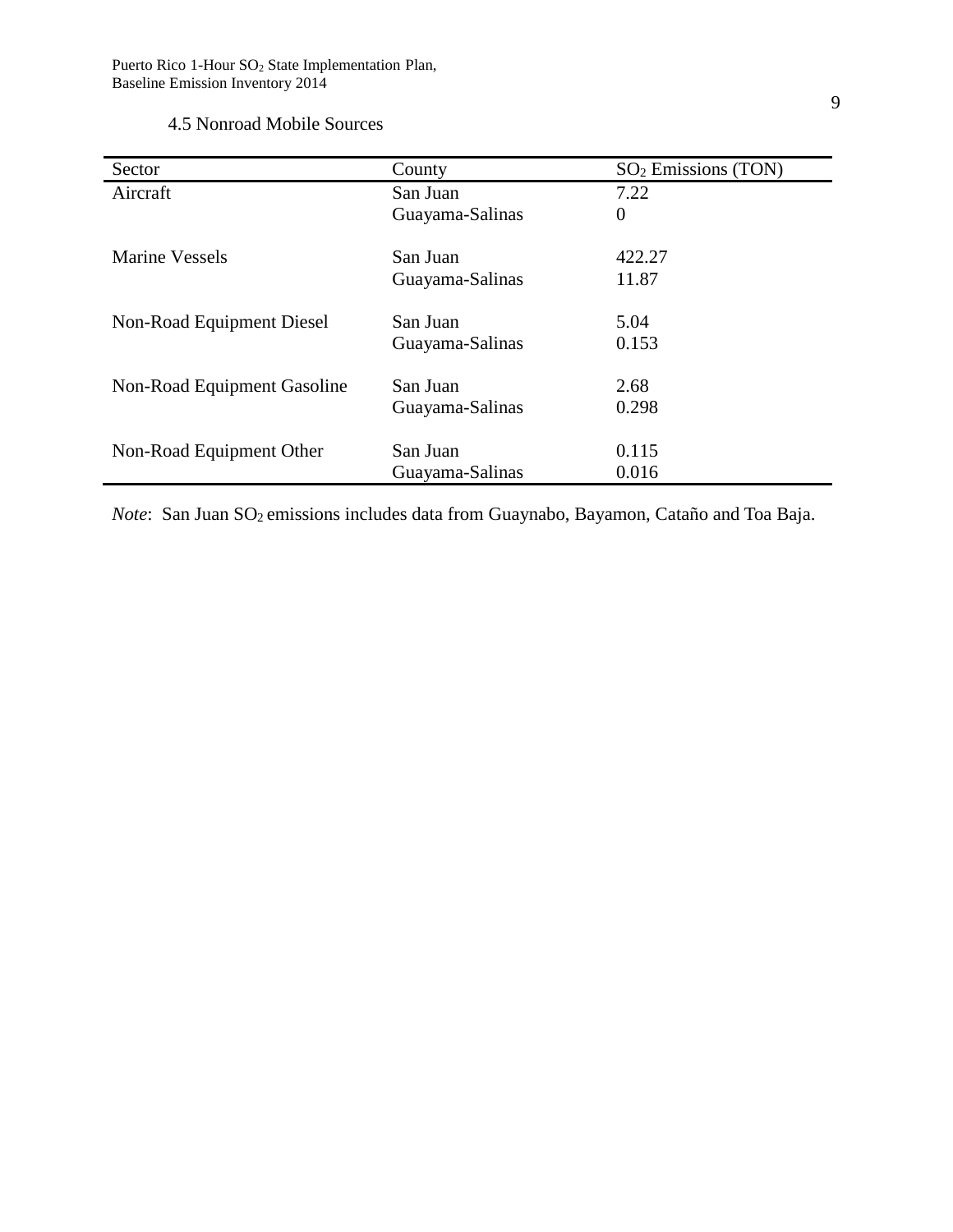

<span id="page-9-0"></span>

*Figure 1*. Includes the non-attainment area municipalities and wards. Also presents the site location for PREPA San Juan and PREPA Palo Seco.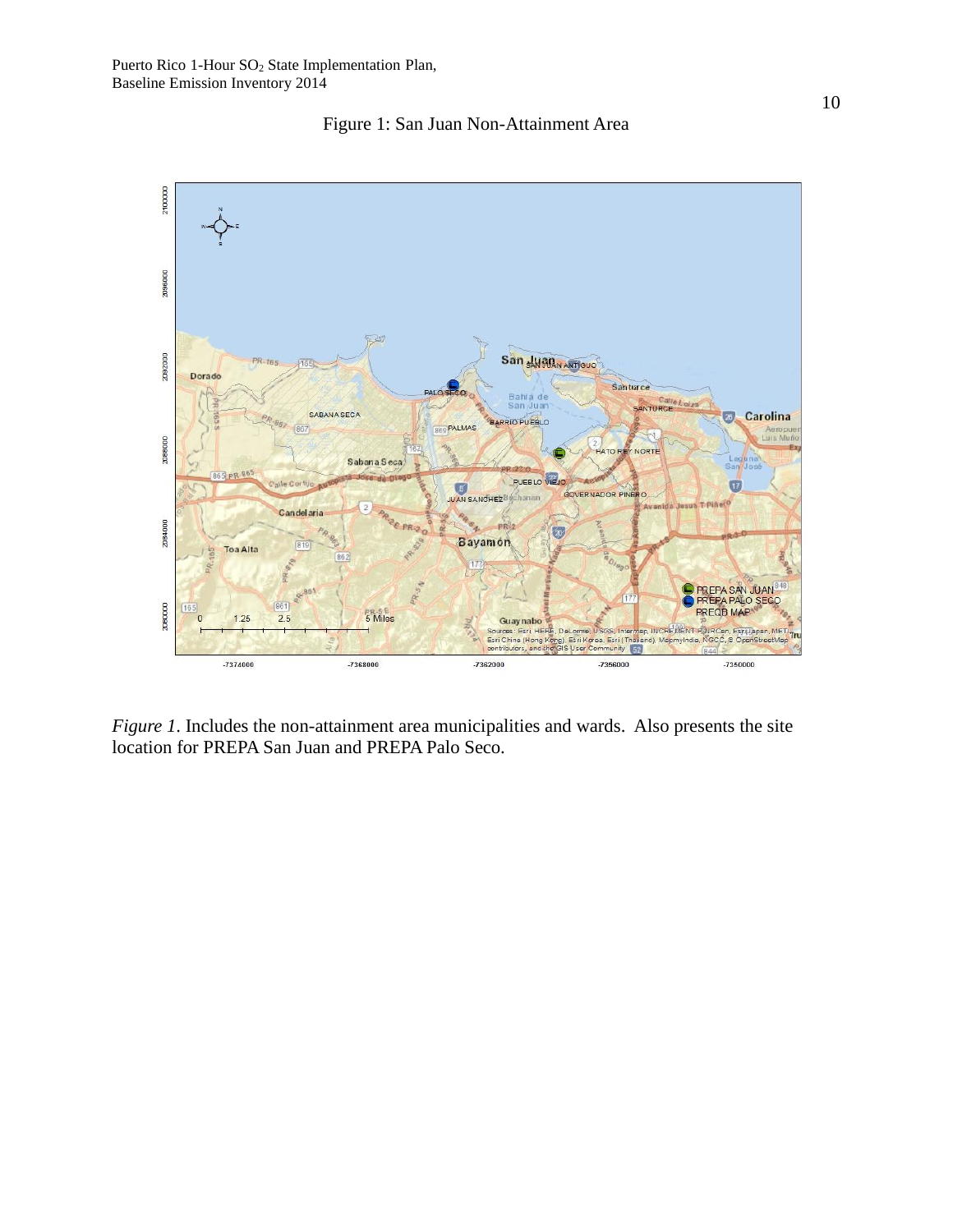<span id="page-10-0"></span>

Figure 2: Guayama-Salinas Non-Attainment Area

*Figure 2*. Includes the non-attainment area municipality and wards. Also presents the site location for PREPA Aguirre.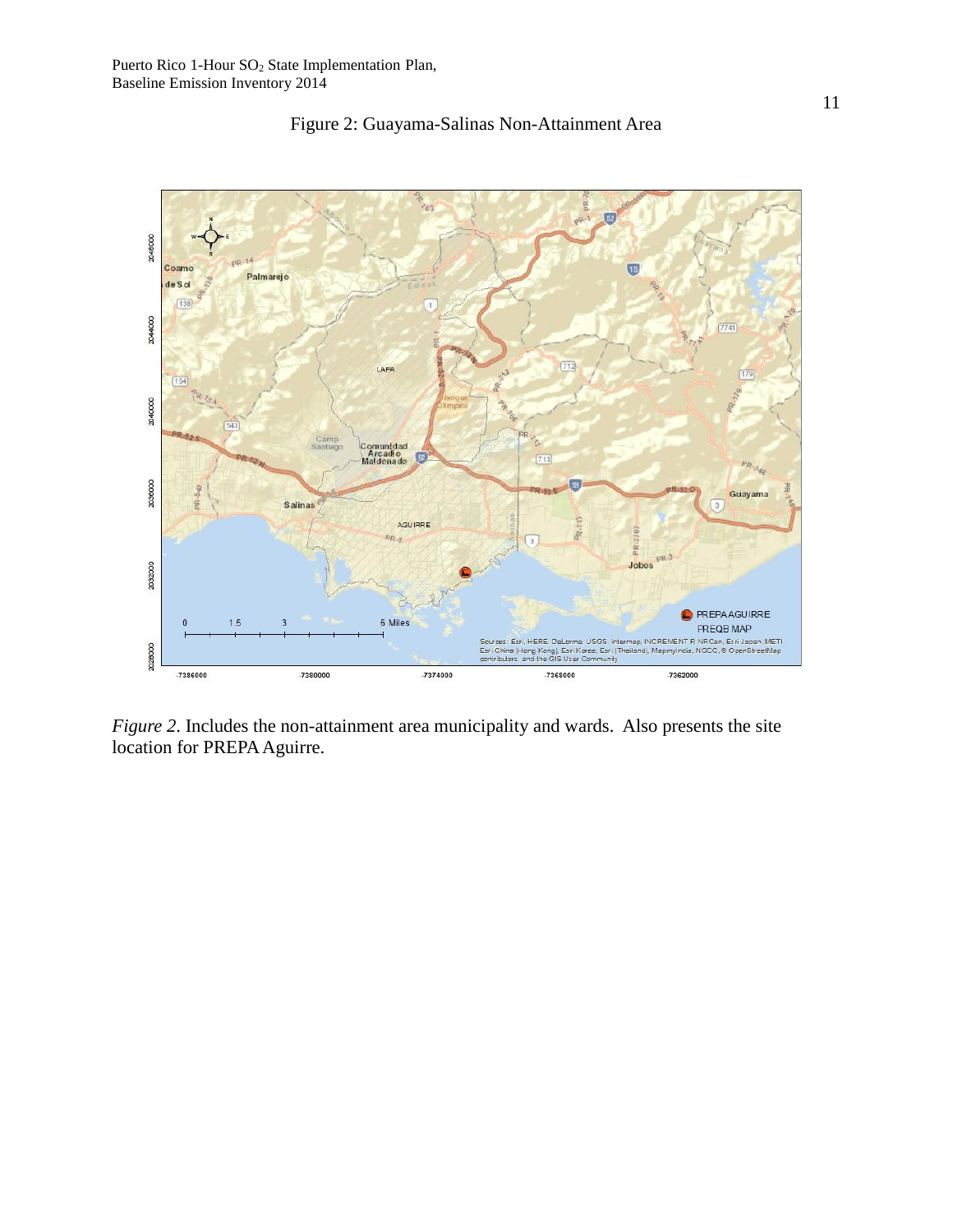

<span id="page-11-0"></span>Figure 3: 2014 National Emission Inventory- San Juan Metro Area

*Figure 3*: Shows the SO<sub>2</sub> emissions by sector in San Juan Metro Area for year 2014.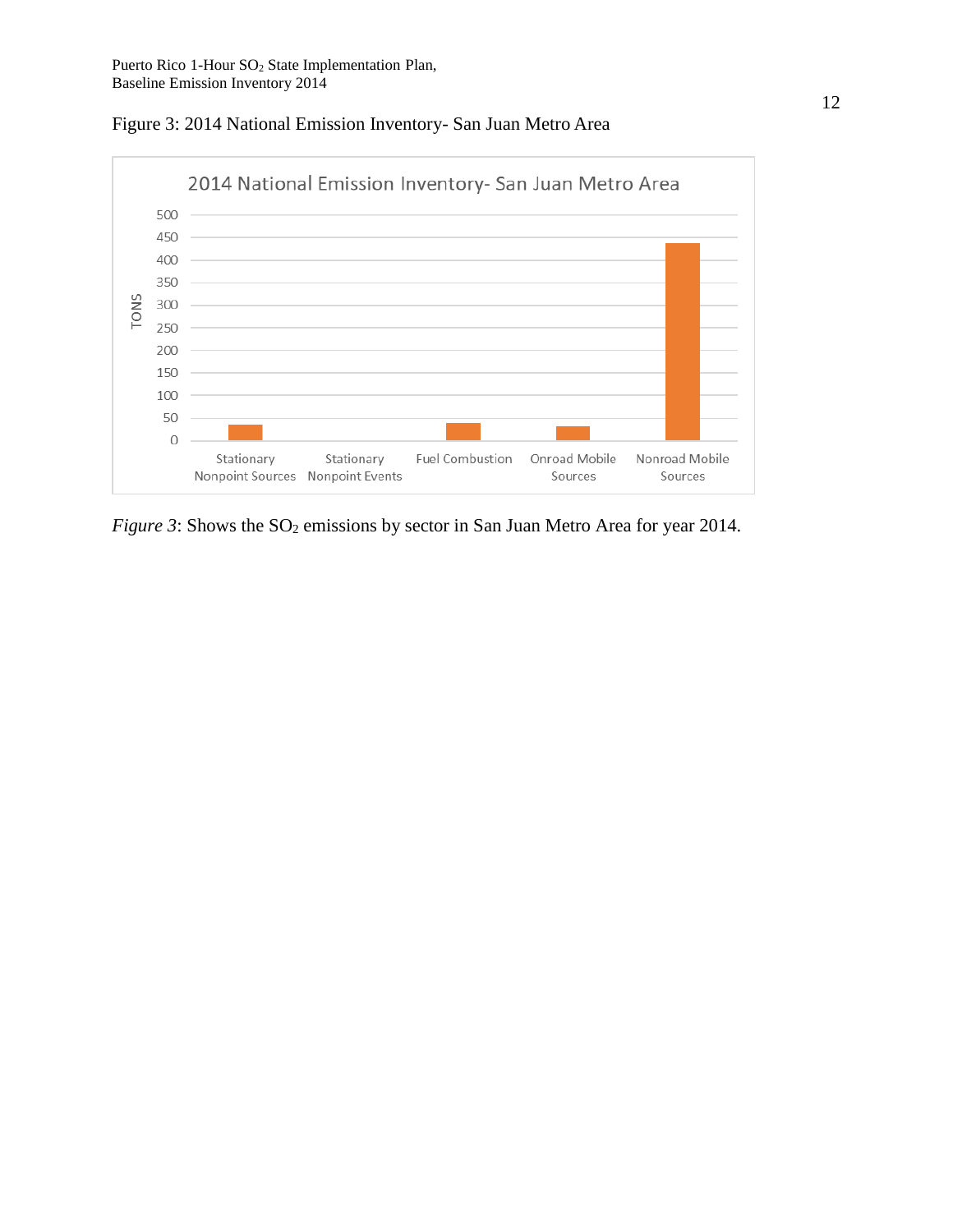

<span id="page-12-0"></span>Figure 4: 2014 National Emission Inventory- Guayama-Salinas Area

*Figure 4*: Shows the SO<sub>2</sub> emissions by sector in Guayama-Salinas Area for year 2014.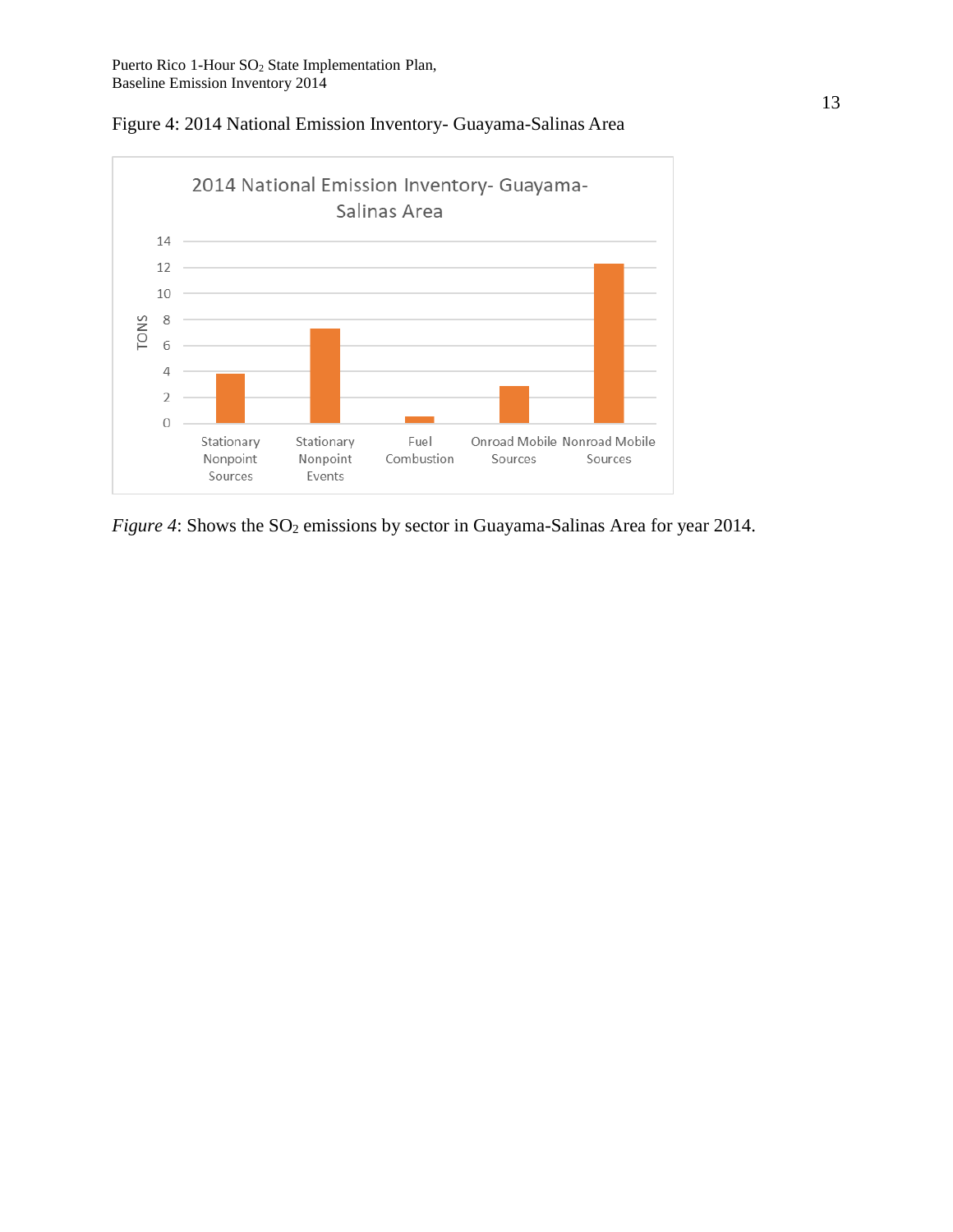#### References

<span id="page-13-0"></span>Actual Annual Emission Report 2014. Puerto Rico Electric Power Authority.

Data Requirements Rule for 2010 1-Hour Sulfur Dioxide (SO<sub>2</sub>) Primary National Ambient Air Quality Standard (NAAQS). 40 CFR Part 51.

EPA, 2014 National Emission Inventory. [https://www.epa.gov/air-emissions-inventories/2014](https://www.epa.gov/air-emissions-inventories/2014-national-emissions-inventory-nei-data) [national-emissions-inventory-nei-data](https://www.epa.gov/air-emissions-inventories/2014-national-emissions-inventory-nei-data)

Rule 410: Maximum Sulfur Content in Fuels. Regulation for the Control of atmospheric Pollution. Puerto Rico Environmental Quality Board, July 1995.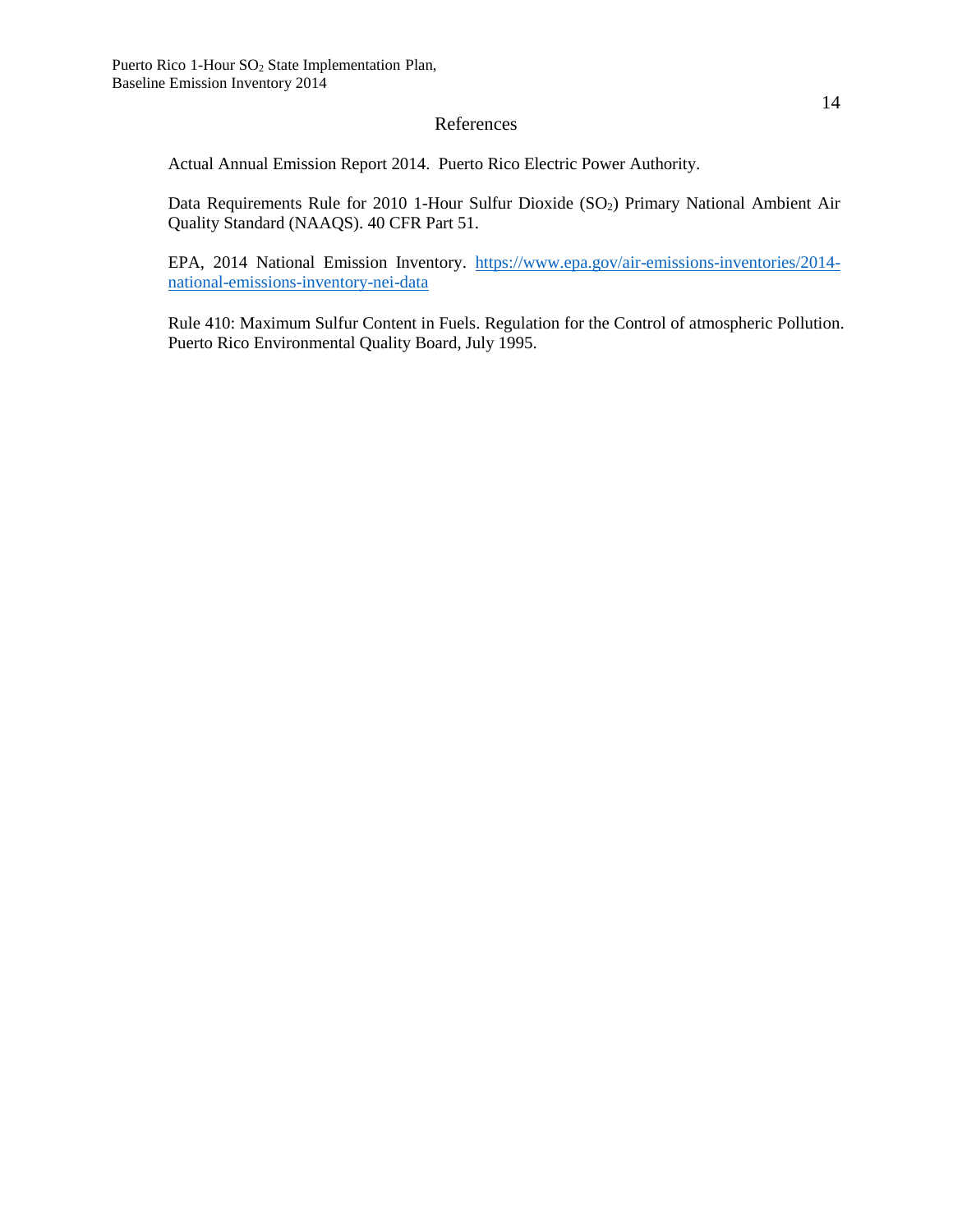## <span id="page-14-0"></span>APPENDIX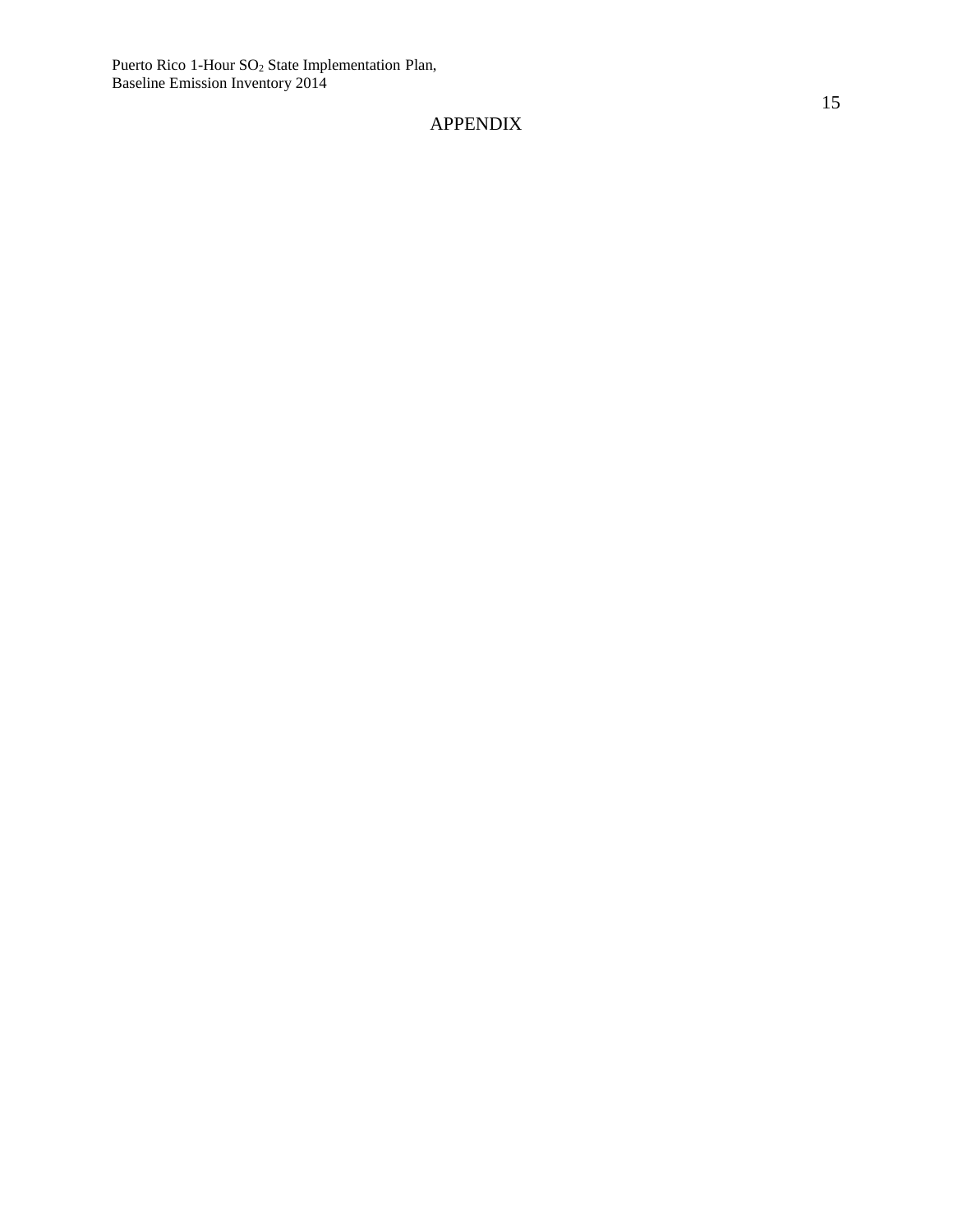#### Emissions Calculations

PREPA PLUSEED 2014 ENESSIONS OF OUT ET 157x965 PS 1 75.36 15 x 214 82141 500 x 1 ton 15 =  $\frac{1000 \text{ J} \times 1000 \text{ kg}}{1000 \text{ J}}$  $PS2$  $\frac{75.3615}{10003} \times \frac{23597406599}{75} \times \frac{1401}{200015} = \frac{669.1545 \mu}{10005}$  $952$ PS3<br>No fuel usage during 2014  $\frac{75.36^{16}}{100051} \times \frac{37653969596}{45} \times \frac{140}{200016} = 1418.8 \text{ln/yr}$  $-$  power Block  $1 - 0 = 5 = 0.02$  Ef = 1.01  $\times 0/15$ = 0.02021b, 1398965500 x 0.135 1410 x (ton 1910 ton /y ) -Power Block 2<br>= 0.02021b x 3172861 get x 0.1154mb/v x 1/2mg = 4.32 ton/1/2 Power Block 2  $f_{\text{out}} = \frac{1}{20000}$   $h = \frac{1}{2000}$   $h = \frac{1}{2000}$   $h = \frac{1}{2000}$   $h = \frac{1}{2000}$   $h = \frac{1}{2000}$   $h = \frac{1}{2000}$   $h = \frac{1}{2000}$ Power Blocks

MPREPA SANDUAN  $-$ Units  $s|_{\ell}$  , is usually  $\epsilon$  for set  $\epsilon$  ss 34 lb) hu = 85.341b. x 5864.60 his x  $\frac{1}{2000151}$  = 350.2 ton /44  $-$  Both  $7$ =  $\frac{8.06 \text{ h/s}}{500} \times \frac{64 \text{ h/s}}{32 \text{ h/s}} \times \frac{39397679 \text{ s}}{4r} \times \frac{0.48}{100} \times \frac{1 + 0}{2000 \text{ h/s}} = 1446.8 \text{ hylw}$ - Beiler 8 = 9.061bs x  $\frac{641h55}{301h5502}$  x  $\frac{428308035h}{4v}$  x  $\frac{0.48}{100}$  x  $\frac{1.70h}{20001h5}$  = 1657 turky  $-$  hals 9  $\frac{1200h}{9}$ <br>= 8.06ths x  $\frac{c4 \text{hs}}{300}$  x  $\frac{3447541050^{8}}{100}$  x  $\frac{49}{100}$  x  $\frac{1 \text{thm}}{200015}$  = 1333.16 hy/m) - Both 10<br>- 8.061bs x  $\frac{64 \text{ l} \cdot 5}{32 \text{ l} \cdot 592}$  x  $\frac{11579970360}{11 \times}$  x  $\frac{0.48}{100}$  x  $\frac{1 \text{ ton}}{2000 \text{ l} \cdot 5}$  =  $\frac{448 \text{ lb}}{1 \text{ cm}}$